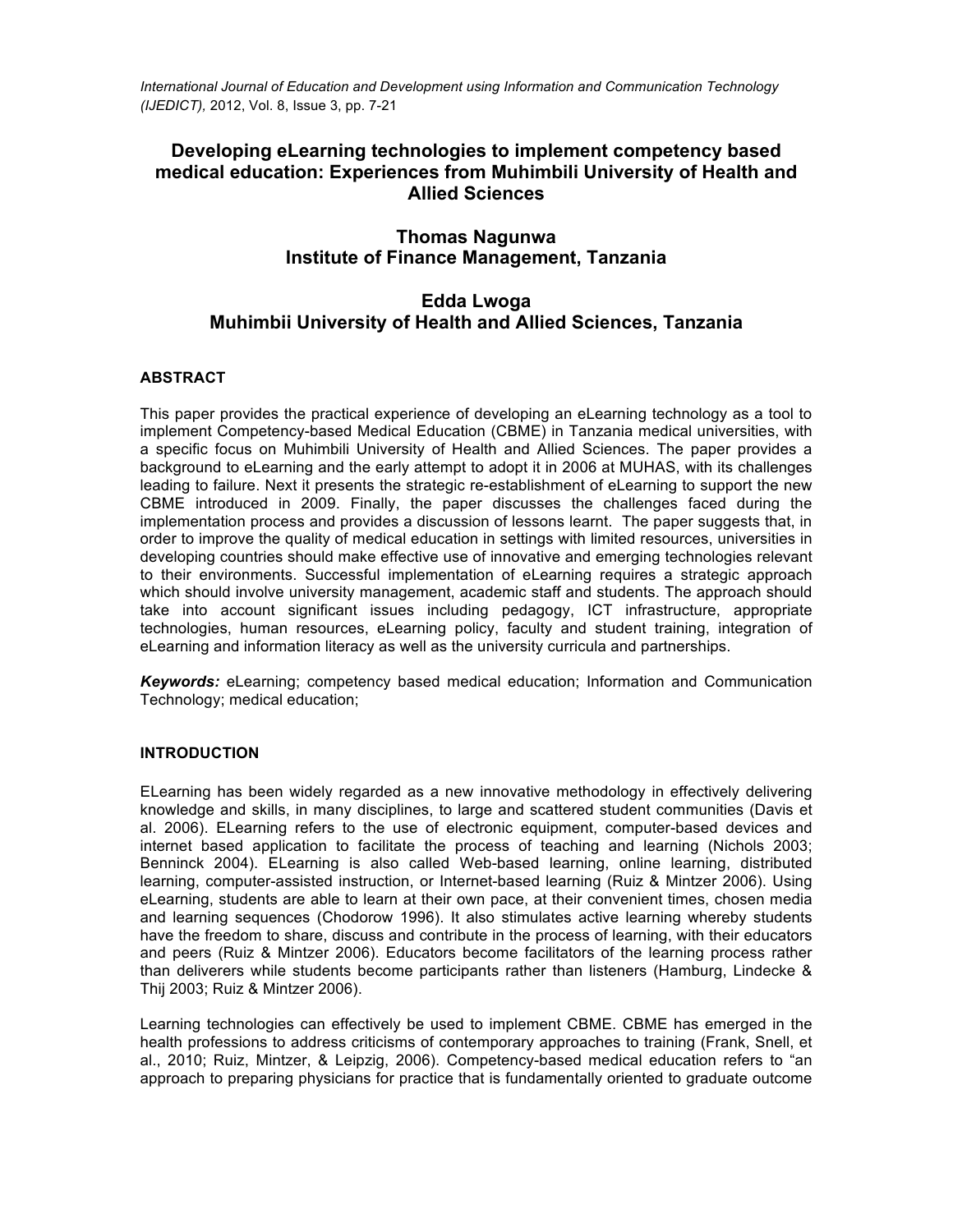abilities and organized around competencies derived from an analysis of societal and patient needs. It deemphasizes time-based training and promises greater accountability, flexibility, and learner- centredness" (Frank, Mungroo, et al., 2010). CBME is organized around competencies, or predefined abilities, as outcomes of the curriculum (Frank, Snell, et al., 2010). The integration of learning technologies into medical education can catalyse the shift towards individualized (adaptive learning) and collaborative learning, where instructors do not only serve mainly as the distributors of content, but will become more involved as facilitators of learning and assessors of competency (Ruiz et al., 2006).

Studies show that electronic-based learning appears to be effective as traditional instructor-led methods such as lectures in medical diverse education (Casebeer et al. 2008; Curran et al. 2006; Choules 2007; Lwoga 2012; Muhsin 2008; Davis 2006). For example, a study of the eLearning experiences of students in two universities in Ghana revealed that eLearning programmes were "more effective" in comparison to other methods of learning (Adanu et al., 2010). Given the fact that curricular limits clinical students to direct training using real patients, and difficulties in accommodating large numbers of students in hospitals, eLearning can greatly assist the teaching of knowledge and clinical skills. Online learning materials designed with text, images, audios and videos can effectively demonstrate complex medical cases while students can obtain, through video conference, live experiences of operation theatres, Intensive Care Units (ICUs) and other sensitive medical care rooms (Wiecha et al. 2003).

In the past decade in Tanzania's health sciences universities, changes in health care delivery, rapid growth of student enrolment, and a need to transform towards competency based curricula have increased challenges to faculty who are still inadequate to cope with these demands. The health sciences universities are currently faced with a challenge, "to move away from a structure and process-based curricula to competency based curricula that focus on the expected outcomes of the learning activity and the professional competencies that learners are expected to attain" (Ruiz, Mintzer and Leipzig 2006). However, these changes have not been matched with the expansion of existing facilities and development of infrastructure and human resources. With the reduced public funds, Tanzania health sciences universities are forced to find new ways to earn income, to expand infrastructure, cater for a growing number of students, and ensure effective delivery of a competency-based curricula.

Information and communication technologies (ICTs) and eLearning system and services are important means through which most Universities in Africa including those in Tanzania have adopted to improve the delivery of their health sciences educational programmes, and to cope with other challenges. The use of ICT and learning technologies has increased student enrolment and has thus enabled more qualified applicants to access higher education through open and distance learning in Tanzania (Lwoga 2012). In spite of these notable achievements, there is still little research that demonstrates the means through which Tanzanian universities have integrated these learning technologies into their existing curricula. Research shows that the deployment of various learning technologies in Africa is problematic and fragmented (Afifi, 2011; Bitew, 2008).

This paper therefore demonstrates the approach taken in Tanzania health sciences Universities, with a specific focus on Muhimbili University of Health and Allied Sciences (MUHAS) to develop eLearning technology and strategy in an effort to implement the CBME. Challenges experienced so far in the implementation process of eLearning activities are discussed, while the paper, presents lessons we learnt along the way. These will be important inputs for future evaluations and project improvements. Thus, the following aims were posed:

- (i) To develop and implement eLearning technology and strategy at MUHAS; and
- (ii) To determine challenges and lessons learnt in the implementation eLearning technology and strategy at MUHAS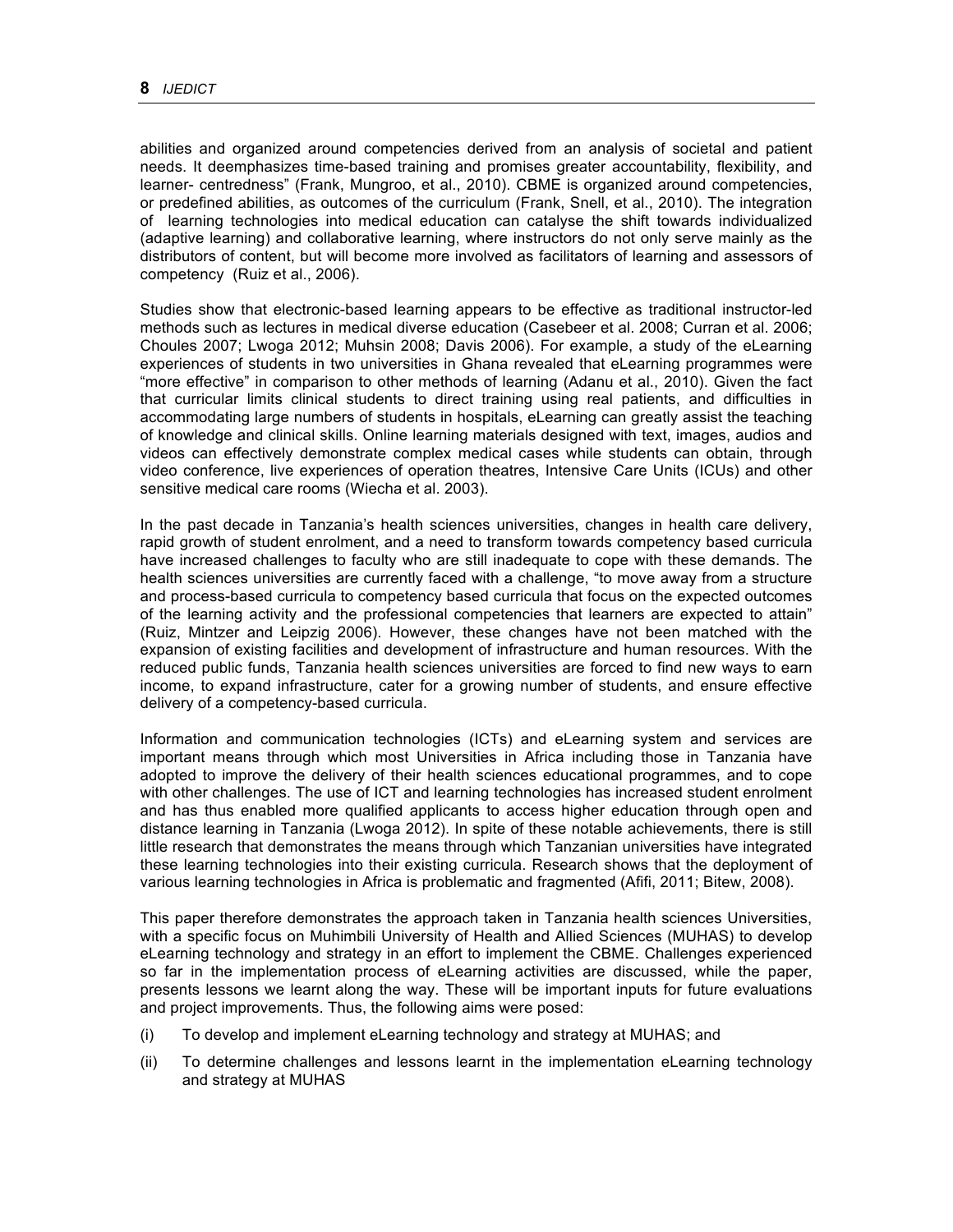### **EARLY ADOPTION OF ELEARNING AT MUHAS**

MUHAS became a university in its own right in 2007, having previously been a college of the University of Dar es Salaam. MUHAS has also revised its entire curriculum to make it competency based, and introduced innovative teaching methodology. The university currently offers 78 programs in basic, clinical and allied health sciences to over 2680 undergraduate and postgraduate students (Kaaya et al 2011). Muhimbili National Hospital (MNH), the largest hospital in Tanzania, is the only teaching hospital for MUHAS. MUHAS competency based curricula have general competencies expected to be attained by any MUHAS graduate and specific competencies for a particular profession. The general competencies are relationships with patients, clients and communities; clinical skills; professional knowledge; professionalism; relationships with colleagues; working within the system; teaching skills and maintaining good practice (Kaaya et al 2011).

As a public University, MUHAS is mandated to increase its student numbers quite rapidly to meet the country's acute need for more doctors, nurses, pharmacists and dentists. Thus, the number of enrolled students has grown rapidly in the past decade at MUHAS while the number of educators has not kept pace with this rise (Kaaya et al 2011). Teaching support facilities including class rooms, laboratories and ICT equipment do not match the current needs. The teaching hospital, with limited specialists to supervise students and teaching spaces, still provides training in clinical skills for the increased student numbers. For example, a medical specialist at Muhimbili University of Health and Allied Health Sciences (MUHAS) takes an average of 8 students per clinical rotation from the class of 200 compared to 3 students in a class of 50. The number of offcampus students has increased significantly. Continuing medical education (CME) courses offered by different university units have been increasing over the years, making MUHAS a leading provider of CME training in the country. Now, more than 20 major courses are offered by the university each year, reaching out between 400 and 600 health professions in the country. As the government is now working with medical society to formulate a system of annually accrediting medical practitioners by accumulation of CME points, CME training is potentially going to grow at MUHAS and countrywide.

To bridge the gap between increased numbers of scattered students and limited teaching resources, as well as achieving development of medical competencies among MUHAS graduates in Universities, eLearning appeared to be an important tool. A study in 2009 at MUHAS was conducted to assess the process-competency based curricula. Opinions were gathered from the graduates and their employers across the country on the proposed curricula. The outcome of this study emphasized the need to integrate ICTs into teaching and learning to improve the delivery of learning outcomes (Muhimbili University of Health and Allied Sciences [MUHAS] 2010).

In 2006, MUHAS adopted and implemented a web-based eLearning platform known as TUSK (TUFTS University Sciences Knowledgebase) to enhance learning and teaching at the university. TUSK was established through an academic career award (K07) from the US National Institutes of Health (NIH) as part of curriculum co-development project between TUFTS University in Boston and the African universities. TUSK is an enterprise knowledge and curriculum management system that facilitates the creation, capture, sharing, and leveraging of information to support health sciences education and training (TUFTS 2006).

The eLearning project did not take off successfully due to a number of reasons. Awareness of the significance of technologies in medical education was scant. Because of underdeveloped content development skills, staff were discouraged from creating and uploading content to the TUSK. Further, there was no follow up on the use of TUSK for both staff and students after their training. The internet speed of 512/128 Kbps was insufficient to support internet access by the MUHAS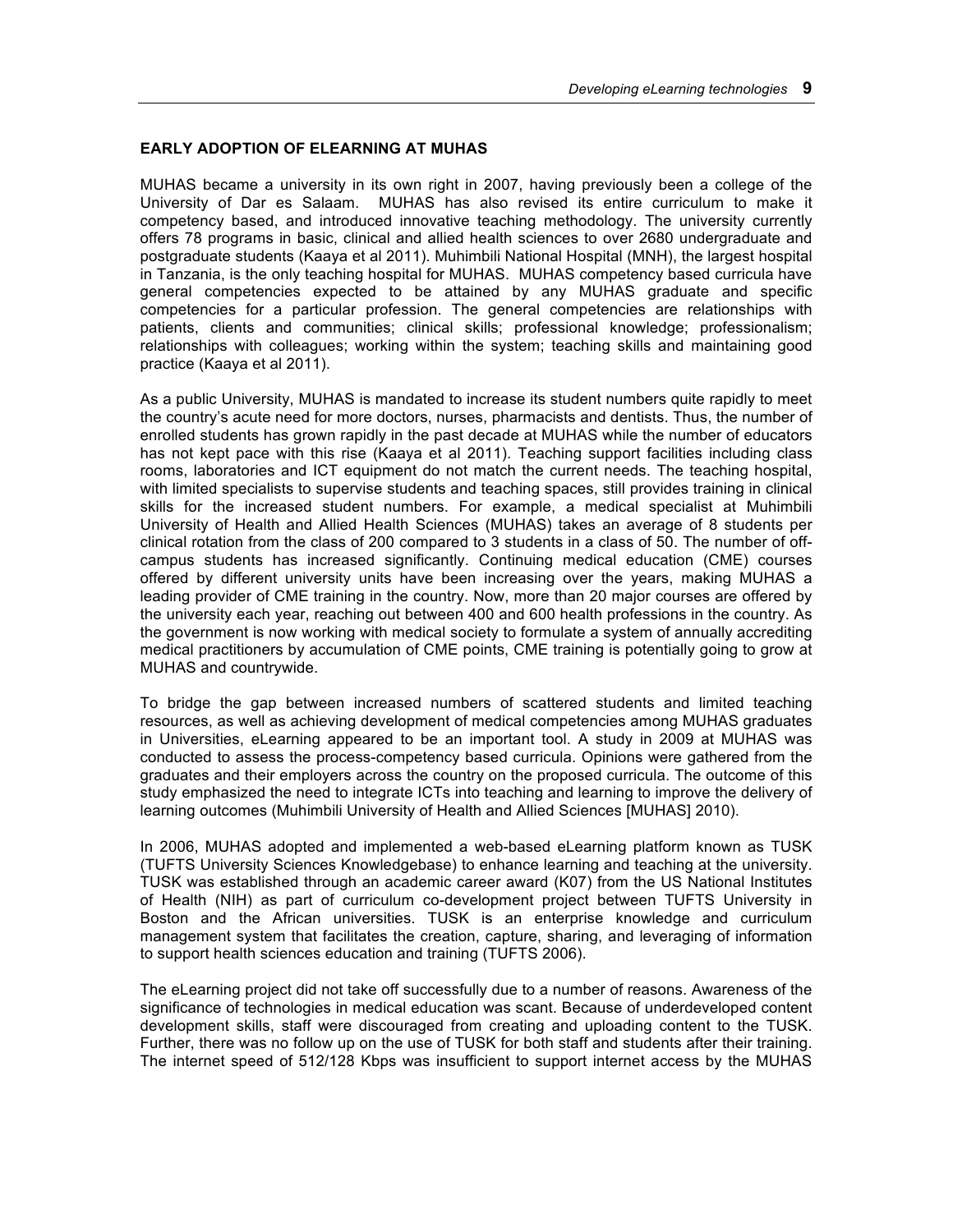community of more than 1500 students and academics. Frequent electricity and internet outages frustrated the university community from using online tools and resources for learning.

Experiences from the first attempt became a stepping stone for the strategic implementation of the second initiative.

### **IMPLEMENTATION OF ELEARNING FOR COMPETENCY-BASED CURRICULA AT MUHAS**

MUHAS made huge efforts in ensuring eLearning was effectively implemented along with competency based curricula in the 2011/2012 academic year. A number of strategies were undertaken by the university to realise this goal as suggested by various scholars (Childs et al., 2004; Schönwald 2003). According to Childs et al., (2004) and Schönwald (2003), effective and sustainable eLearning project needs to be implemented strategically by considering the following issues: management buy-in, eLearning policy, promotion, suitable technologies, cultural aspects of technology adoption, continuous training and improved ICT infrastructure (Childs et al. 2004; Schönwald 2003). Therefore, MUHAS deployed eLearning technologies and strategies in the following phases:

- Awareness creation;
- Improvement of ICT infrastructure;
- Development of policies on ICTs, eLearning and institutional repository;
- Selection and implementation of appropriate eLearning technologies for course management system, student's academic records, digital repository, library automation system, and web 2.0 library services; and
- Creation of awareness and training to change mind set and improve skills of ICT technical staff, students and faculty.

Therefore, these strategies are further described in the following sections.

#### **Awareness Creation**

In ensuring staff and students are becoming aware and enthusiastic on using educational technologies, the university through a collaboration with UCSF made significant efforts on promoting eLearning. During the curricula development workshops between October 2009 and July 2010 in which education experts from UCSF were training MUHAS academic staff in developing, teaching, assessing and evaluating competency based curricula, the experts emphasized the importance of using technology in achieving various objectives of the curricula. They also shared their personal successful stories in using different technologies to run their courses. In the July 2010 workshop, founder and director of education technology at UCSF and one of the most respected people in the medical education technology community in the US, was invited to demonstrate achievements of eLearning at UCSF. He also gave a public talk to MUHAS staff and students on roles played by technologies in medical education. In the same visit, he held several meetings with the university's continuing education and ICT teams, through which he shared UCSF's eLearning experiences especially at the technical side and offered significant advices on successful implementation of eLearning. He also participated in the early stages of designing the MUHAS eLearning strategy.

In September 2010, nine lecturers, a curriculum officer and an ICT expert from MUHAS made a successful visit to UCSF to learn, among other things, effective ways of using technologies for medical education. Similar visit was made by other five lecturers in March 2011. The groups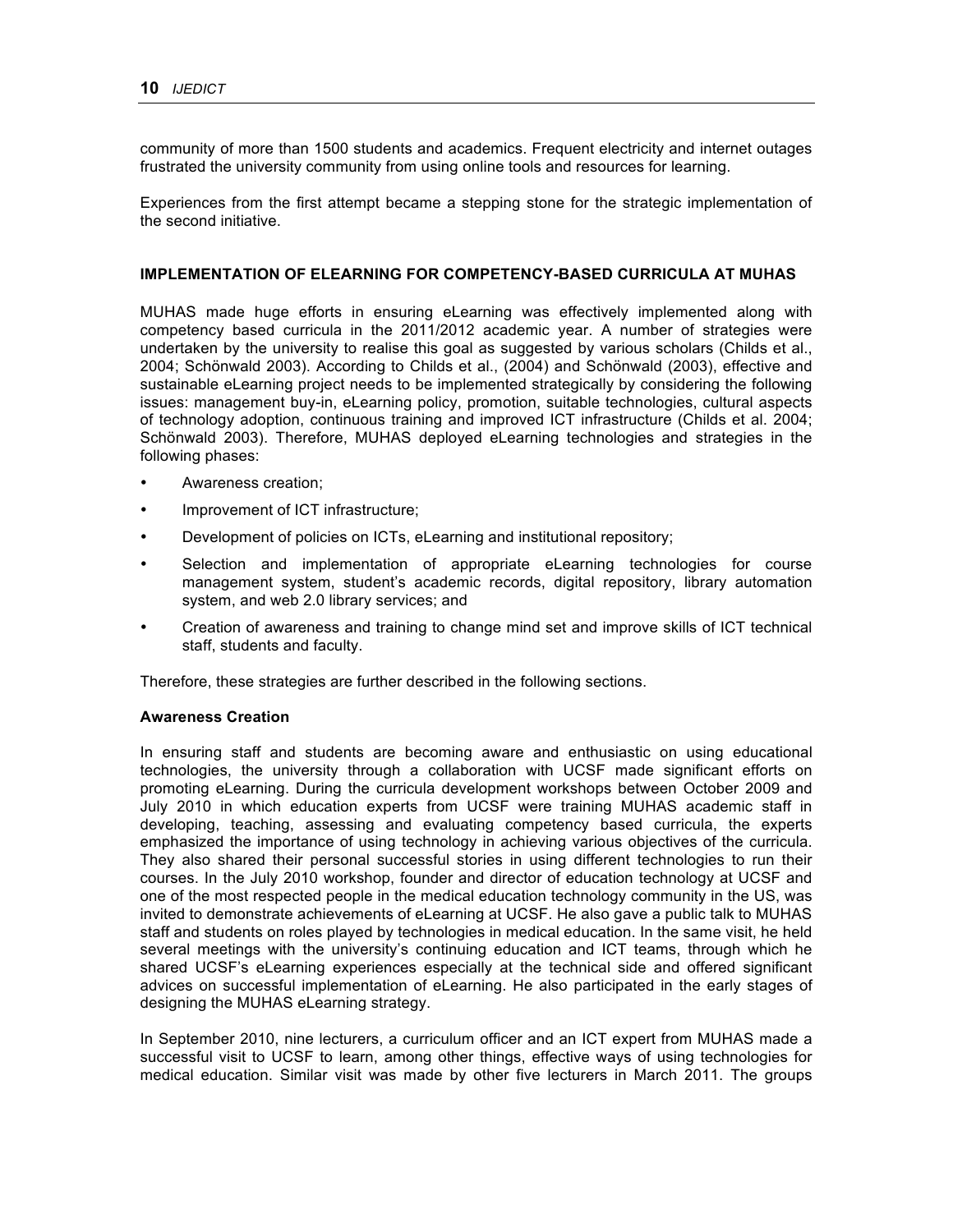shared their experiences and learning with their respective colleagues through, for instance, curriculum development workshops.

#### **Improvement of ICT infrastructure**

Major improvements to the university's ICT infrastructure have been experienced since 2006. Internet bandwidth has been improved tremendously, from 512/128Kbps in 2006 to the current 8Mbps (duplex) which is 16 times faster. Fast downloading and uploading of mega files has become possible even at peak hours. Internet access is widely available across the lecture halls, student hostels, the library and other strategic learning areas across campus. All university buildings are connected by a powerful fibre optic network and about 21 hotspots across the campus provide wireless coverage, at least one in each strategic learning area. Nine lecture halls at MUHAS are fitted with multimedia projectors and public address systems to provide lecturers with reliable teaching technology. Equipping similar facilities in other teaching rooms is ongoing. The library also provides access to CDROMs and online databases of medical content, used for learning. Under a recent university library extension project, a multimedia room has been added to facilitate multimedia-related activities, including the creation, recording and storage for teaching multimedia content. The university's immediate plan is to acquire relevant facilities and to hire a full time multimedia expert to coordinate these activities.

Currently, each of 354 academic staff has a desktop computer with internet connectivity while 60% of almost 2680 students have personal laptops. About 90% of faculty also have laptops, registered for free access to the internet at the university campus. Four student computer labs are equipped with about 160 desktop computers with internet connection. Recently the university extended the library building to include a new computer lab with a capacity of at least 250 computers. Computer procurement is on-going and the lab is already operational from academic year 2011/2012. About 1000 student laptops have been registered to freely access internet through hotspots on campus.

The operating theatre at MNH is fitted with closed-circuit television (CCTV) that enables students to view operations in the theatres while they are in the hospital's seminar rooms. This capability alleviates the congestion resulting from increased clinical student numbers and provides early exposure to surgical operations for pre-clinical medical students. A distance education network has been built by the Directorate of Continuing Education (DCEPD), connecting MUHAS and Mwananyamala District Hospital through wireless transmitters. This pilot network uses a video conference facility at each end that enables lecturers and students from MUHAS to communicate, learn and share ideas on challenging clinical cases with medical doctors from the district hospital. Currently, a paediatric area has been selected as a focus area and pilot discussions are being coordinated between the experts at each centre.

The Department of Emergency Medicine has developed the electronic clinical simulations, where they employ a life size mannequin that responds to injected drugs and has been programmed to create simulations of life-threatening emergencies. Medical simulators are increasingly being developed and deployed to teach therapeutic and diagnostic procedures as well as medical concepts and decision making to medical students across the world. Simulators have been developed for training procedures ranging from the basics such as blood flow, to laparoscopic surgery and trauma care. Simulations provide health professional students with sufficient opportunities to develop both the practical knowledge and the technical skills that are needed in real-world clinical situations involving patients than other types of learning technologies such as power point projectors and white boards. They further adequately mimic real-world, patient health care events characteristic of those found in physician office, clinical and hospital environments than other types of learning technologies, thus consolidating competency-based training. At MUHAS, use of digital simulations and skills laboratories has immensely contributed to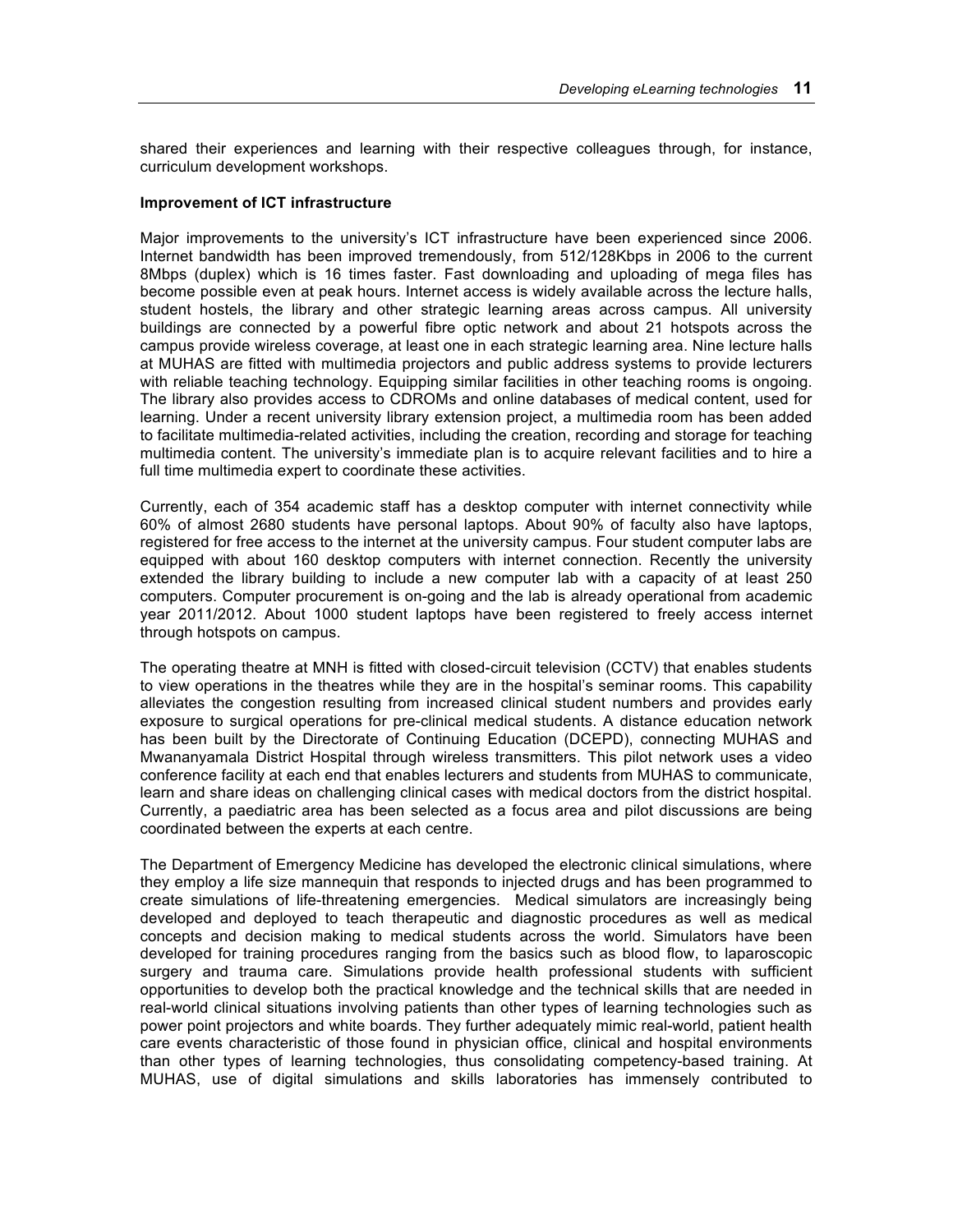implementation of CBME by being able to deploy ICT to enhance teaching and learning experiences, and expand knowledge via online learning opportunities.

#### **Development of policies on ICT, eLearning, and institutional repository**

Existence of policy to guide the use of educational technologies is an important aspect towards promotion of the tools as well as ensuring proper management and use of the technologies within pedagogical limits. In this regard, parallel to the implementation of the technologies, the university is reviewing the ICT policy to incorporate the elearning issues. The reviewed ICT policy will be operation in 2013. The University has also developed an institutional repository in 2012, separate from the existing general ICT policy. The reviewed ICT policy aims to enhance the use of technologies for teaching, learning and research purposes. It will address issues regarding administration, curricula, content, capacity building, copyright, security, code of conduct and privacy, infrastructure, promotion and reward, partnerships, evaluation and monitoring of eLearning systems at the university. The policy will encourage educators and students to use eLearning by specifying favorable environment to enhance use of these technologies, such as facilities, information resources, and technical human resources. The eLearning activities are now managed by the Directorate of Information and Communication Technologies (DICT) at the Educational Technology, Research and Development section as specified by the DICT strategic plan.

An institutional repository policy was also developed to enhance the visibility of research outputs produced by the University including theses and dissertations, technical research reports, preprints and post-prints articles and other grey literature. The policy addresses aspects including administration, specification of data to be preserved, submission and withdraw guidelines, intellectual property rights and access control. It requires the Directorate of Library Services (DLS) to work with the Directorate of Research and Publication (DRP) and DICT to coordinate the use of the repository and implementation of its guidelines.

#### **Selection and Implementation of appropriate eLearning technologies**

Selection of eLearning technologies relevant to the MUHAS environment was a key step in the implementation process. Different criteria were used to guide selection of a specific technologies including cost (preference was given to open source), easy availability of supporting resources, ease of training and adaptation by MUHAS community, usefulness to different university groups and their capability to be supported by the university's limited ICT infrastructure. The most important of all was the capability of the technology to support pedagogy and competency based curricular at the University.

Moodle open sources software was therefore selected as a course management platform for effective management of courses as well as provisioning of virtual interactions between educators and students. Moodle was selected because of its capability to manage courses, free license and has a largest user community comparing to any content management system. Implementation of the platform was completed in early 2012 and it is to be used in the first semester of the 2012/13 academic year, starting with all first year undergraduate students in the information and learning technologies course (IT 100). This course (IT 100) is taught to all first year students at MUHAS, with aim of imparting necessary skills on the use of various technologies to support learning and access to relevant literature.

Web 2.0 technologies were also integrated into the Moodle platform to enhance collaborative learning among students. Web 2.0 refers to the "social use of the Web which allows people to collaborate, to get actively involved in creating content, to generate knowledge and to share information online" (Grosseck, 2009). Web 2.0 or social media tools improve information sharing,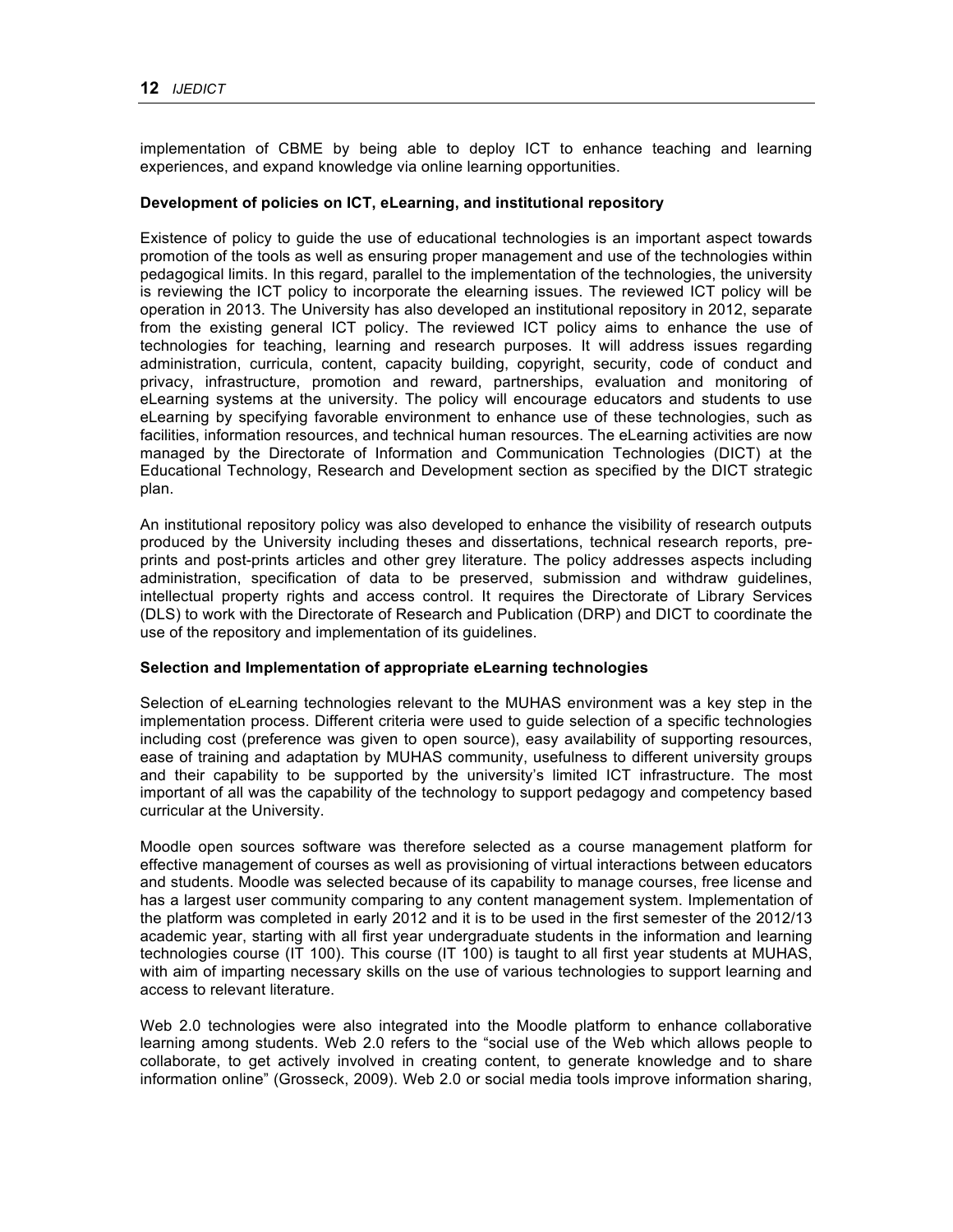communication, interoperability, participation, and user-focused design (Carpan, 2010). Web 2.0 technologies can support constructivism-oriented pedagogical approaches such as active learning, social learning, and student publication, by providing environments and technologies that promote and foster these interactions (Lwoga 2012). These technologies include blogs, wikis, social networks (facebook and twitter), podcasts and Google docs. MUHAS has therefore integrated blogs, wikis, discussion forums, instant messaging features into the eLearning platform. The web 2.0 tools also form part of the information and learning technologies course that is taught to all first year undergraduate students in their first semester.

In the same year 2012, the University also implemented a student academic record information system namely SARIS to support the administration and delivery of students' academic records such as exam results, timetable, and other students course information. This system has improved access to students' academic records, management of course information, examination results and management of timetable and venues.

A key element in promoting distance learning within and outside the university community is the collection, preservation and distribution of scholarly works, projects and research performed by faculty and students. The university has recently established an institutional repository through the use of DSpace software. DSpace is one of the leading open source products, has the largest community and therefore widest access to support. It supports a wide variety of data, including books, theses, three dimensional digital scans of objects, photographs, film, video, research data, applications and simulation models.

The university library provides access to a wide range of online academic databases and CD-ROMS for learning and teaching activities. The library has automated its services, and therefore its catalogue is available online through the library website. This online public access catalogue (OPAC) provides access to bibliographic details of books, journals and CDROM that exist at the library. The university is also a member of a consortium of Tanzanian universities and research libraries (COTUL) through which it has a subscription to over 44 online libraries, including African Journals Online (AJOL), Cambridge University Press (CUP), Edinburgh University Press (EUP), Oxford University Press (OUP), and others. The library website also provides access to annotated links of online resources health sciences including e-journals, e-books, e-theses, evidence-based resources, online educational resources, and many others. The library also developed social bookmarks by using an external service namely delicious to manage library information resources of more than 100 annotated web links. The use of delicious has enabled more efficient access and retrieval of health scholarly literature at the University than spiders and search engines because they do not have the human capability to conceptually identify and evaluate the web page's subject. Further, the library has also developed a Google custom online search tool for searching subscribed e-journals and e-books at MUHAS, and it is embedded at the library blog.

The library has also established a downloadable library toolbar to allow single click access to a wide range of library collection and enhance use of library services at MUHAS. This toolbar was developed with the help of Conduit (www.conduit.com). The single-click library toolbar contains several products and services provided by the library, which include a link to MUHAS library website, google web search, library catalogue, digital library services (institutional repository, latest e-resources, theses, educational resources, CDROMs, and online tutorials on information search techniques), subscribed e-journals (HINARI, Annual reviews, CABI Direct, Cochrane, Emerald), library blog, and library social networks (twitter and facebook).

The library website is also integrated with other various web 2.0 technologies to enhance access to information resources and promote library services at the University. These tools include blog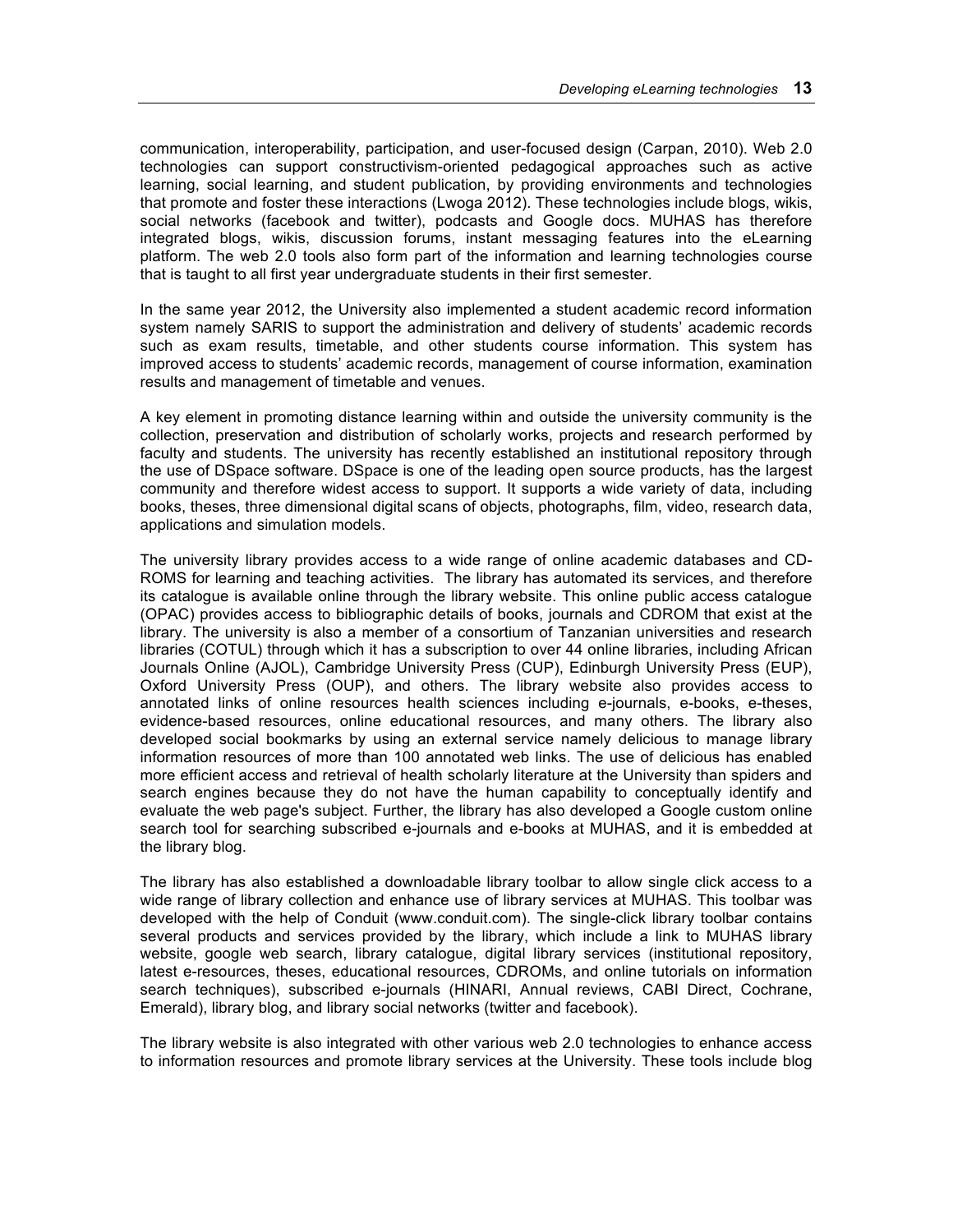and social networks such as facebook and twitter to enhance access of information resources such as new books and promote library services and events including workshops.

#### **Training of ICT and eLearning technical support staff**

In the past three years, the university has increased the number of ICT technical staff from 4 to over 11 in its various units. The DICT staff support the whole MUHAS ICT infrastructure, as well as eLearning services at the five schools, two institutes, and seven directorates. The number of ICT technical staff is expected to increase to support eLearning activities more efficiently. All technical staff at DICT were trained on the eLearning concepts, content development, and the management and use of different eLearning software including Moodle, SARIS, DSpace, ADLIB library automation system, and other web 2.0 tools. Various in-house workshops were conducted at MUHAS to equip these technical staff with appropriate skills in this area. Similar in-house workshops on various ICT aspects are also continuously organized by the Directorate of ICT in order to update their knowledge and cope with the rapid advancements of technologies. Some technical staff also attended short courses on various ICT aspects outside the University. Plans are on-going to take two ICT for further postgraduate programmes on ICTs.

#### **Training of faculty and staff in eLearning technologies**

The university has taken initiatives to create awareness and train faculty and students in the use of eLearning technologies. To create awareness of the eLearning technologies, the DICT and library took the following steps: conducted voluntary workshops on eLearning and information literacy aspects to faculty and students; integrated eLearning and information literacy (IL) into university curricula where all first year undergraduate students are taught this course from 2011/12 academic year; posted online tutorials on eLearning and information literacy aspects at the library's homepage; created links of all eLearning sources at the library's homepage; and informed academic staff about the existence of eLearning technologies through the university group emails.

The DICT has recently trained more than 20 lecturers and 17 postgraduate students from different schools and directorates on the use of Moodle platform. More than 80 faculty form different schools have also been trained on the use of SARIS. Furthermore, the library regularly conducts training on information literacy and evidence based practice to faculty. For instance, in 2011, the library conducted seven workshops to academic members of staff, and eight workshops to students where a total of 100 academic staff and 60 students were trained.in Web 2.0 tools and sharing methods, evidence based practice, online search strategies, online reference management. For instance, in one of the workshops, which attracted 35 scientists from 8 health universities and research institutions including MUHAS, most participants (92.9 percent; n=26) reported that the objectives of the web 2.0 workshop were met. Participants felt that all sessions were useful because they improved their knowledge on online searching; preparation of teaching materials through wiki; and using social bookmarks to manage citations and references. Generally, similar training workshops are being conducted for the other academics, undergraduate as well as postgraduate students this year.

#### **Development of eLearning and information literacy curriculum**

The university has introduced a new course on information and learning technologies in the new curricula in order to build students' capacity in managing and using eLearning technologies. The module, Information and Learning Technologies (IT 100), is divided into two sub-specialties, learning technologies and information literacy and. The first module, eLearning technologies aims to impart knowledge and skills to student in regard to the use of basic ICT, such as operating and application systems, and use of eLearning system for preparing and completing university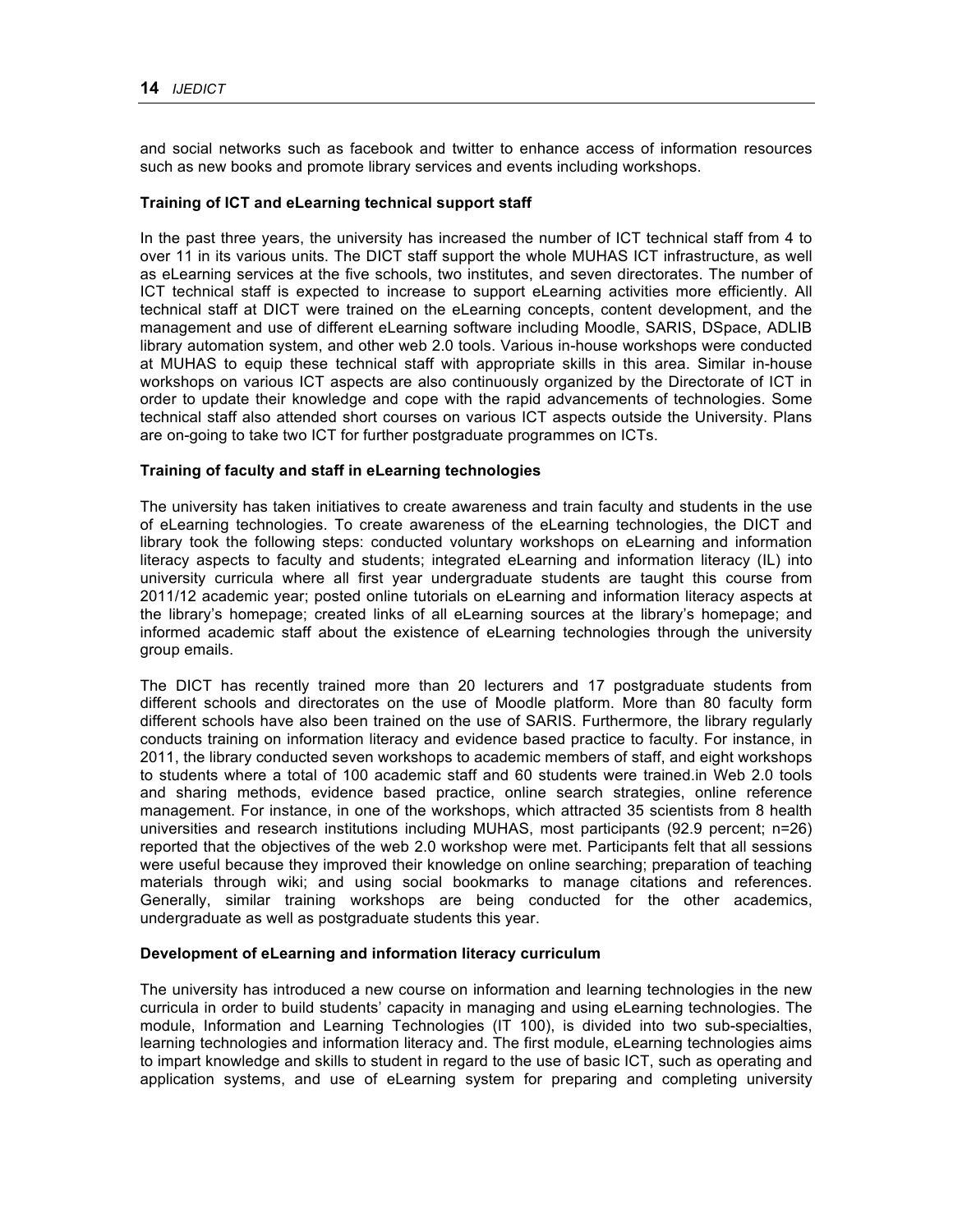assignments, as well as the use of web 2.0 technologies including blogs, wikis, social bookmarks and Google docs for collaborative learning. The second module, information literacy focuses on the access and use of scholarly electronic resources for assignments, or clinical problem, or research, as well as online reference management systems. The course is taught in the first and second semester to all first year undergraduate students across all schools.

A study was conducted in May, 2012 to assess whether first year undergraduate students are applying the research skills taught in information literacy (IL) module in course IT 100 to their work in other classes and for anything unrelated to class at MUHAS. A questionnaire survey was physically self-administered to 106 first undergraduate students who comprise thirty percent of the total student population (n=356) in 2012. The study demonstrated that students continue to use the skills gained during the IL course both in other classes and for anything unrelated to class, such skills included one keyword searching technique, Boolean operators, phrase searching and truncation and/or wildcards. However, there was low use of scholarly databases and library catalogue for academic and non-academic activities. These findings show a need to address some issues concerning the information literacy module (IT 100.2), such as an increased emphasis on teaching topics related to search strategies, information sources and evaluation of resources as a practical and useful skill. The study findings further showed that issues related to facilities (internet connectivity and electrical power) will also need to be addressed. In general, first year undergraduate students may have a way to go, but this assessment indicates that they are making progress. The study findings further specified that a careful and rigorous approach to assessment can provide the basis for appropriate corrective action.

### **CHALLENGES FACED IN THE ELEARNING IMPLEMENTATION PROCESS**

MUHAS still experiences difficulties with the utilization of eLearning technologies. Such barriers include lack of access to computers, slow internet connectivity, electrical power outages, lack of awareness and ICT literacy skills among faculty and students, and inadequate number of technical ICT staff.

Firstly, there are still inadequate numbers of computers to meet the growing number of students at the University. With the current number of desktop computers available in computer labs is 160, the student to computer ratio of 1:15 is still far from achieving a successful long term eLearning strategy, given the annual increase in student enrolment. A study of the deployment of learning technologies in Tanzania public Universities also revealed that limited number of computers led to difficulties in setting up practical examinations and computer-administered examinations (Lwoga 2012). Most computers were prone to mechanical wear and tear due to virus problems, dust and frequent power outages (Lwoga 2012). Private laptops owned by students have temporarily reduced the gap. However, MUHAS has been acquiring new partnerships with local and international organizations to improve the situation. For instance, in 2009, the university received funds from Tanzania Education Authority (TEA) to acquire 86 new computers.

Secondly, the internet speed is still not satisfactory to effectively support eLearning activities. The current bandwidth capacity of 8Mbps (duplex) is still not sufficient for effective internet use in learning, given the size of the community. During the peak hours, downloading files of a few megabytes could take up to half an hour, while larger files could take an hour. The current capacity is between 15-20Mbps. Other African studies also reported similar barriers that University and research communities are discouraged to ICTs for teaching and learning due to slow internet connectivity, such as in Nigeria (Ezeani, 2011), Kenya (Kwanya, Stilwell, & Underwood, 2012) and Tanzania (Muneja & Abungu, 2012). Currently, MUHAS is making efforts to increase bandwidth to enhance the use of ICTs for teaching and learning activities. Further,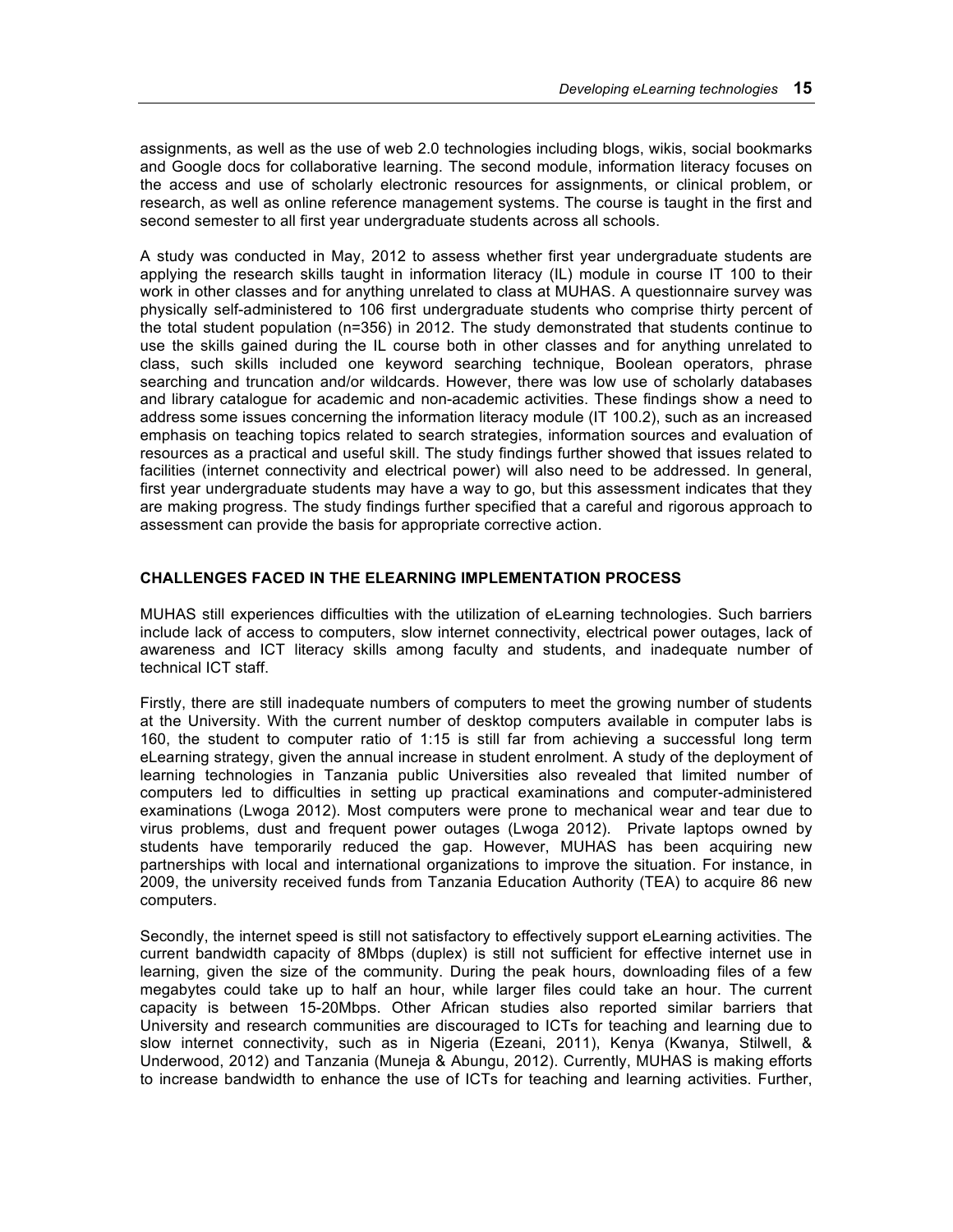through the Ministry of Education's project on provision of high bandwidth capacity to higher learning research institutions across the country, MUHAS' capacity is expected to increase to 25Mbps by the end of phase 1 of the project in October 2012 (Ministry of Communication, Science and Technology 2012).

Thirdly, the electricity power distribution national network is another difficulty to eLearning activities at MUHAS. Generally, only 10 per cent of Tanzania's population is connected to the national electricity grid. Town dwellers are the main consumers of electricity, while rural grid electrification is less than 1 per cent of 8,600 villages in the country (Lema 2004). There has also been power rationing since 2006 in the country, which has posed a great challenge to universities in the implementation of eLearning tools in their institutions. However, MUHAS has taken various initiatives to improve the situation. For instance, the University has installed the solar power panels at the library and ICT directorates to enable students to have access to information materials and learning technologies despite the power outages. Other initiatives are still on-going to install alternative sources of power in other strategic learning areas at the University.

Fourthly, lack of awareness and internet skills inhibits most students and faculty to use the eLearning technologies at the University. Similar findings were observed in other studies that most students and faculty had little or even no experience in using ICTs such as in Nigeria (Rhema and Miliszewska, 2010), and other higher learning institutions in Tanzania (Bakari et al., 2010; Lwoga 2012; Ndume et al., 2008). In this paper, ICT was not taught as a basic course to most students at the University with exception to the Nursing Bachelor programme students in the past years. However, this situation has been alleviated by developing a curriculum on information and learning technologies, which includes web 2.0. This course is currently taught to all first year undergraduate students. Periodically, through the ICT and library directorates, faculty development programmes are organized to enhance the use of learning technologies including SARIS, Moodle, information literacy skills and web 2.0 to support teaching and learning. Therefore, we expect that more faculty and student will use learning technologies as the awareness and literacy levels increase at the University.

Lastly, although there is a pool of trained ICT and library staff at University, their number is small and does not adequately support the needs of the learning technologies. The deployment of learning technologies has increased demands on ICT staff because they need to manage learning technologies in addition to their existing ICT functions. Other studies of other higher learning institutions in Tanzania (Bakari et al., 2010; Lwoga 2012; Ndume et al., 2008) also revealed similar findings that delays in the installation, operation, and maintenance of equipment and software were mainly contributed by the inadequate numbers of technical ICT experts in these Universities. In this paper, the university is currently taking initiatives to increase the number of ICT technical expertise as well as to provide adequate training for these personnel to ensure smooth running of ICTs including learning technologies.

#### **LESSONS LEARNT**

Challenges experienced by the university in both the first and the on-going eLearning development project have given a number of lessons to learn which could be useful in the future expansion of the project and as a learning experience to other academic institutions.

Promotion of educational technologies in the medical oriented community is a key initial step in the eLearning implementation process. Promotion strategies such as public seminars/talks on educational technologies, and the use of university website to publicize interesting technologies and successful stories in the use of eLearning in the medical field could play a significant role. A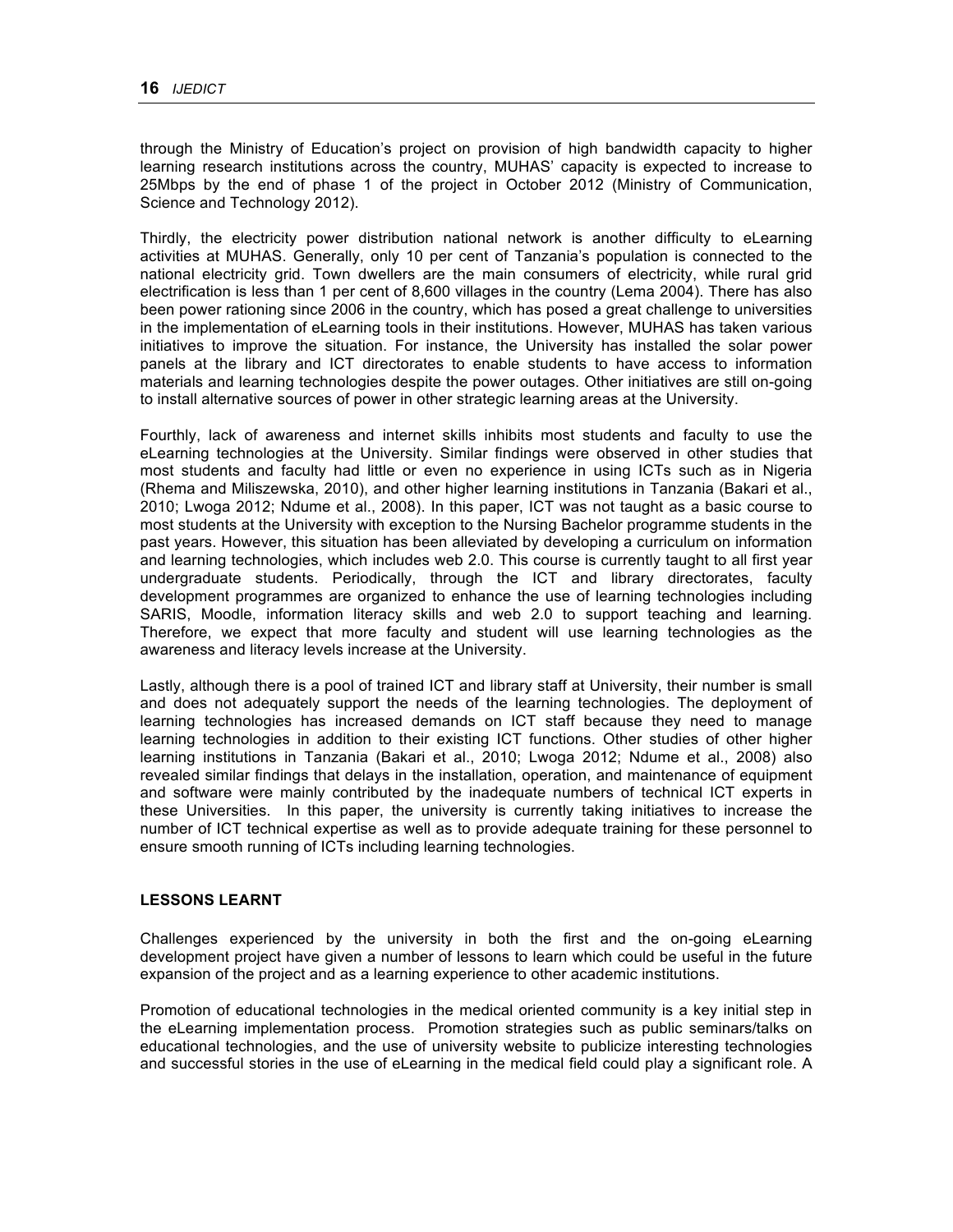small group of young lecturers and students who are enthusiastic in technology can be trained as eLearning champions and used as ambassadors of eLearning in the university community.

Building partnerships with other medical institutions which are advanced in the use of ICT in the provision of medical education could also be a key step. Through this strategy, the institution gains a chance to learn about other institutions' experiences, common challenges, and lessons learnt as well as the technologies they adopted. MUHAS–UCSF collaboration provides a stand out example in this case.

Successful implementation of eLearning relies greatly on the university administration's support for ICT and eLearning. The administration should be convinced of the benefits of eLearning and involved from the beginning of the strategy implementation process. Positive support implies the commitment of the administration in financing the implementation process and promoting the use of ICT among the university community. ICT and eLearning policy are important tools to ensure that the eLearning initiative is successful. An effective eLearning policy should state the responsibilities of the administration, staff and students in ensuring appropriate, legal and effective uses of the technologies in line with pedagogy.

Evaluation of ICT infrastructure requirements for eLearning should be carried out to identify areas which need to be improved. Capable and reliable ICT infrastructure, including computers, bandwidth capacity, accessible and well distributed network should be in place before implementing eLearning technologies.

Many educational technologies (e.g Moodle for course management, Elluminate for web conferencing, CyberLink PowerDirector for video editing, portable video/photo cameras video/photo capturing and others) are now available through licensing or open source environments. Different technologies offer a variety of features which could be useful in a specific environment or community. The university should assess their eLearning needs, considering issues such as the culture of the community in adopting technologies with different complexities, cost-benefit implications, university-relevant technologies, the capacity of the existing infrastructure to support these as well as the availability of technical support. For universities in developing countries with limited funding resources, the use of open source technologies should be a priority.

The university should ensure that the ICT team has a sufficient number of technical staff to provide support to the entire community. Technical staff should be encouraged to undertake further training on new technologies under the sponsorship of the university.

Faculty and students should be well trained in content development once they know how to use content management platforms.

Monitoring and evaluation of eLearning is a key component in ensuring sustainability of any eLearning project and the effective use of technologies in line with educational goals. There should be a specific unit in the university's organizational structure to coordinate logistics for monitoring the use of eLearning, providing technical and non-technical support, and training, evaluating significant aspects of eLearning as well as coordinating periodic reviews of the policy and improvement of technologies. The unit should work closely with quality assurance committees to ensure that the design and delivery of online courses meets expected standards set by the university.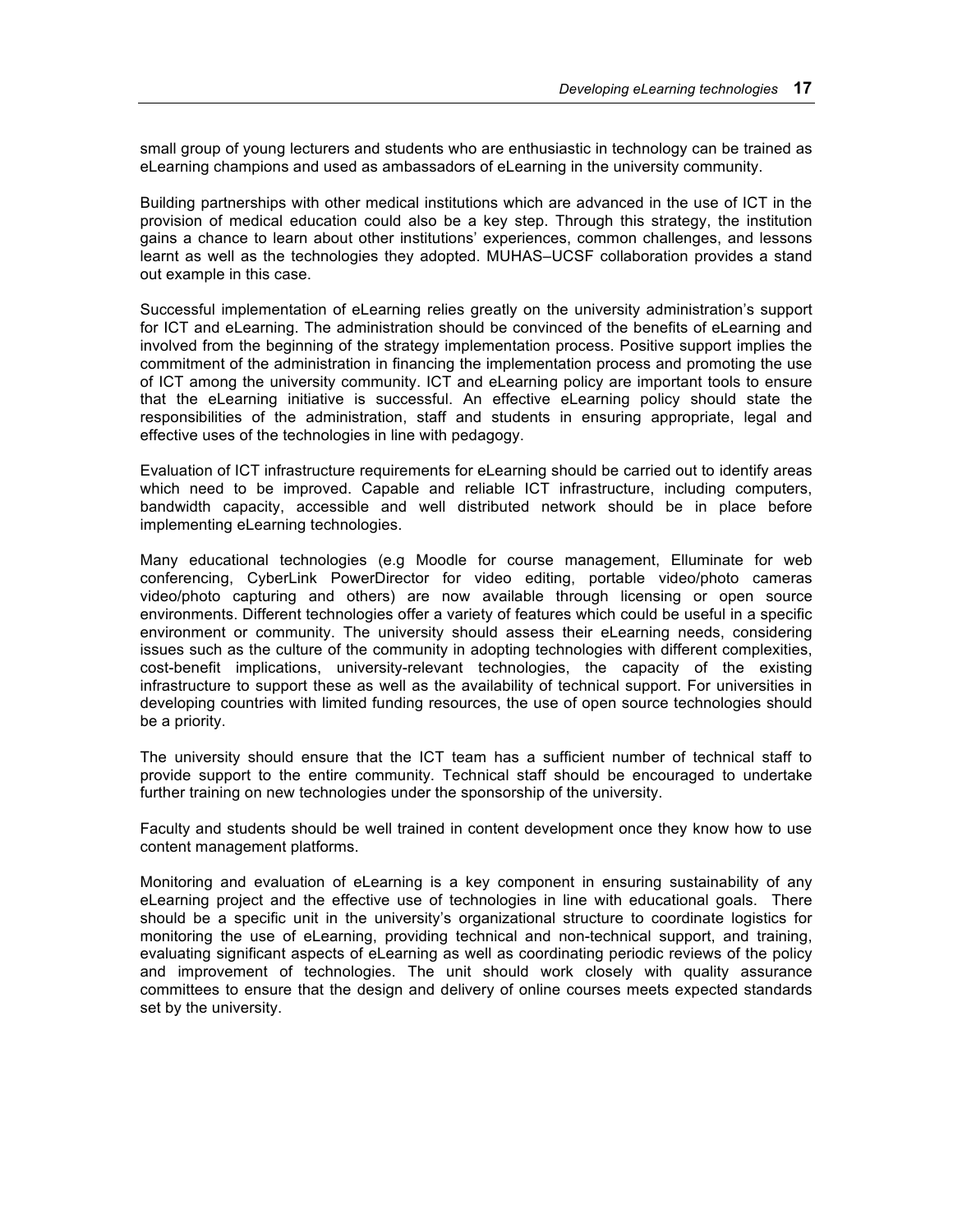#### **CONCLUSION**

This paper demonstrated that eLearning technologies can effectively be adopted to enhance the delivery of a health sciences competency based medical education at MUHAS. Therefore, eLearning, as a new educational management paradigm, has promising features for addressing the need for learner satisfaction within higher education while also ensuring that strategic imperatives of the institution are being fulfilled. MUHAS adopted a wide range of eLearning technologies including student academic records information system (SARIS), course management system (Moodle), digital institutional repository to enhance access to research and learning materials by using DSpace, online library catalogue to enhance access to bibliographic details of information resources, search tool for subscribed e-journals, e-books and other eresources, and other web 2.0 tools.

However, MUHAS experienced a number of challenges including inadequate numbers of computers, slow internet connectivity, electrical power outages, lack of awareness among students and faculty, and inadequate numbers of ICT technical staff. Generally, eLearning supported efforts to increase participation as it created learning environments that are student centred, free from the barriers of space and time at MUHAS. Therefore, sharing of knowledge and experience is vital for the success of eLearning for higher education institutions in developing countries. Best practices and strategies in the area of eLearning and Web 2.0 should be adopted. Therefore, for successful implementation of eLearning, this paper recommends the following:

- The Universities should develop policies on ICT and eLearning issues for success implementation of learning technologies. Selection of technology for education should always consider pedagogy, technological cultural acceptance of the community and capacity of ICT infrastructure.
- The unit of ICT or eLearning should promote use of eLearning among the university community to raise awareness and bring enthusiasm for the use of technologies in education.
- The University should improve the ICT infrastructure including adequate numbers of computers, internet speed, and electrical power. The Universities should seek for alternative electrical power sources to ensure wide use of learning technologies
- The Universities must employ adequate number of skilled technical staff to ensure smooth running of the system.
- Universities should conduct training to technical ICT staff, faculty and students for effective implementation of learning technologies. Integrating eLearning and information literacy components into curricula facilitates a growth of interest among students for using technology in learning. Partnership between institutions with different levels of technological ambitions can be an important bridge to boost the growth of eLearning applications in the delivery of education among institutional partners.

## **REFERENCES**

- Afifi, G.M.H. (2011), "ELearning as an alternative strategy for tourism higher education in Egypt", Quality Assurance in Education, Vol. 19 No. 4, pp. 357-74.
- Bakari, J., Mbwette, T.S.A. and Salaam, D.E. (2010), "Implementing eLearning in higher open and distance learning institutions in developing countries: the experience of the Open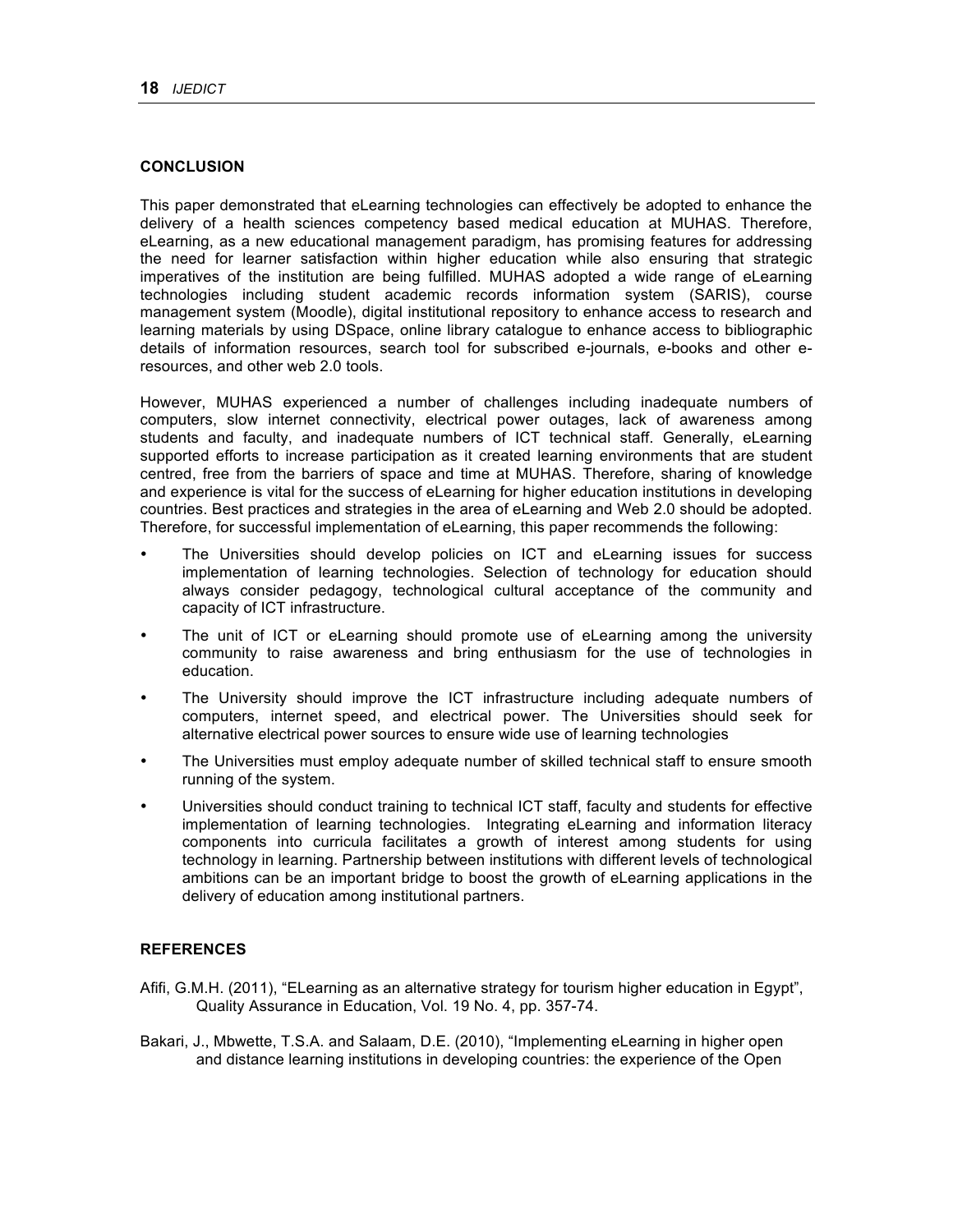University of Tanzania", paper presented at the Fifth International Conference of Learning International Networks Consortium (LINC), Massachusetts Institute of Technology, Cambridge, MA, 23 May.

- Benninck, R., 2004. "Implementing ELearning from Corporate Perspectives". [Online] *Knowledge Tree e-Journal*. Available at: http://knowledgetree.flexiblelearning.net.au/edition05/download/bennink.pdf [Accessed March 2011].
- Bitew, G.D. (2008), "Using 'plasma TV' broadcasts in Ethiopian secondary schools: a brief survey", Australasian Journal of Educational Technology, Vol. 24 No. 2, pp. 150-67.
- Carpan, C. (2010), "Introducing information literacy 2.0", College and Undergraduate Libraries,Vol. 17, pp. 106-13.
- Casebeer, L., et al., 2008. "A Controlled Trial of the Effectiveness of Internet Continuing Medical Education". *BioMed Central Medical Education,* vol*.*6, pp. 37.
- Childs, S., et al. , 2004. "Effective ELearning for Health Professionals and Student Barriers and their Solutions. A Systematic Review of the Literature – Findings from the HeXL Project". *Health Information and Libraries Journal,* vol*.*22, pp. 20–32.
- Chodorow, S. ,1996. "Educators must take the Electronic Revolution seriously". *Academic Medicine,* vol*.*71*,* pp*.* 221–26.
- Choules, A. P. ,2007. "The use of ELearning in Medical Education: A Review of the Current Situation". *Postgraduate Medical Journal,* vol*.*83*,* pp*.* 212–216.
- Curran, V., et al., 2006. "Evaluation of Learning Outcomes in Web- based Continuing Medical Education"*. Academic Medicine,* vol*.*81*,* pp*.* 10.
- Davis, J., et al., 2006. "Computer-based Teaching is as good as Face to Face Lecture-based Teaching of Evidence based Medicine: A Randomised Controlled Trial". *BioMed Central Medical Education,* vol*.*7, pp. 23*.*
- Ezeani, C. N. (2011). Network literacy skills of academic librarians for effective services delivery: the case of University of Nigeria library system effective services delivery. *Library Philosophy and Practice*. Retrieved from http://unllib.unl.edu/LPP/ [Accessed July 26, 2012].
- Frank, J. R., Mungroo, R., Ahmad, Y., Wang, M., De Rossi, S., & Horsley, T. (2010). Toward a definition of competency-based education in medicine: a systematic review of published definitions. *Medical teacher*, *32*(8), 631–7. doi:10.3109/0142159X.2010.500898
- Frank, J. R., Snell, L. S., Cate, O. T., Holmboe, E. S., Carraccio, C., Swing, S. R., Harris, P., et al. (2010). Competency-based medical education: theory to practice. *Medical teacher*, *32*(8), 638–45. doi:10.3109/0142159X.2010.501190
- Grosseck, G. (2009), "To use or not to use Web 2.0 in higher education?", Procedia: Social and Behavioral Sciences, Vol. 1 No. 1, pp. 478-82.
- Hamburg, I., Lindecke, C. & Thij, H., 2003. "Social Aspects of ELearning and Blending Learning Methods". In: *4th European conference e-comm-line*, Bucharest, Romania, 25-26 September 2003, Bucharest.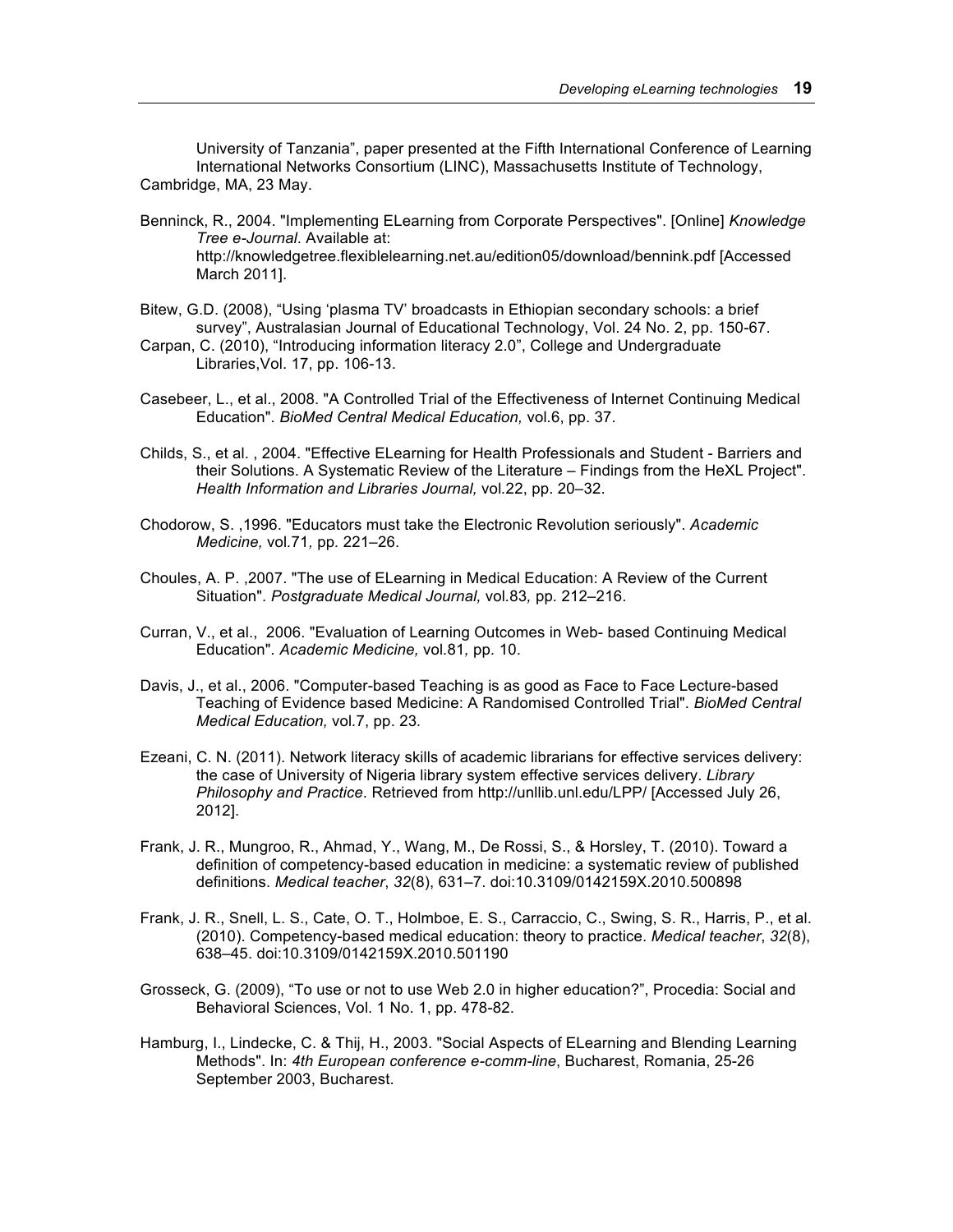- Kaaya, E. & Macfarlane, S., 2011. "Achievements of MUHAS-UCSF Academic Learning Project". In: MUHAS - UCSF Academic Learning Project, Universities *in Transition for better Health Outcomes 2011 Conference*. Dar Es Salaam, Tanzania, 19-20 October 2011, Dar Es Salaam: Muhimbili University of Health and Allied Sciences.
- Kwanya, T., Stilwell, C., & Underwood, P. (2012). The application of web 2 . 0 tools by libraries in Kenya: a reality check. *SCECSAL XXth Conference from 4-8th June 2012 Nairobi*, *Kenya*.
- Lema, O. (2004), "Rural energy financing in Tanzania", Sustainable Energy and Development Forum Newsletter, No. 2, available at: www.tatedo.org (accessed 22 September 2011).
- Leung, W., 2002. "Competency based Medical Training: Review". *BMJ,* vol*.*325, pp. 693-696*.*
- Lwoga, E. T. ,2011. "Making Web 2.0 Technologies work for Higher Learning Institutions in Africa"*.* Campus-Wide Information Systems, Vol. 29 Iss: 2 pp. 90 – 107
- Ministry of Communication, Science and Technology, 2012. *Design report: Last Mile Connectivity Project of Higher Learning and Research Institutions*. Dar Es Salaam: Ministry of Communication, Science and Technology.
- Muhimbili University of Health and Allied Sciences , 2011. *MUHAS Academic Staff Database*. Dar Es Salaam: Muhimbili University of Health and Allied Sciences.
- Muhimbili University of Health and Allied Sciences , 2010. *2009 Tracer Study Report*. Dar Es Salaam: Muhimbili University of Health and Allied Sciences.
- Muhsin, H. K., 2008. *The Using of ELearning Techniques to Improve the Medical Education*. In: 3<sup>rd</sup> International Conference on Information and Communication Technologies: From Theory Applications, Damascus, Syria, 2008, Damascus: ICTTA.
- Muneja, P. S., & Abungu, A. K. (2012). Application of Web 2 . 0 tools in Delivering Library Services: A Case of selected Libraries in Tanzania. *SCECSAL XXth Conference from 4-8th June 2012 Nairobi, Kenya*.
- Ndume, V., Tilya, F. and Twaakyondo, H. (2008), "Challenges of adaptive elearning at higher learning institutions: a case study in Tanzania", International Journal of Computing and ICT Research, Vol. 2 No. 1, pp. 47-59.
- Nichols, M. , 2003. "A Theory for ELearning". *International Forum of Educational Technology and Society (IFETS),* vol*.*6, no.2, pp*.* 1-10.
- Rhema, A. and Miliszewska, I. (2010), "Towards eLearning in higher education in Libya", Issues in Informing Science and Information Technology, Vol. 7, pp. 423-7.
- Ruiz, J. G., Mintzer, M. J., & Leipzig, R. M. (2006). The impact of ELearning in medical education. *Academic medicine: journal of the Association of American Medical Colleges*, *81*(3), 207–12. Retrieved from http://www.ncbi.nlm.nih.gov/pubmed/16501260
- Schönwald, I., 2003. *Sustainable Implementation of ELearning as a Change Process at Universities*. [Online] St.Gallen University, Available at: http://www.scil.ch/fileadmin/Container/Leistungen/